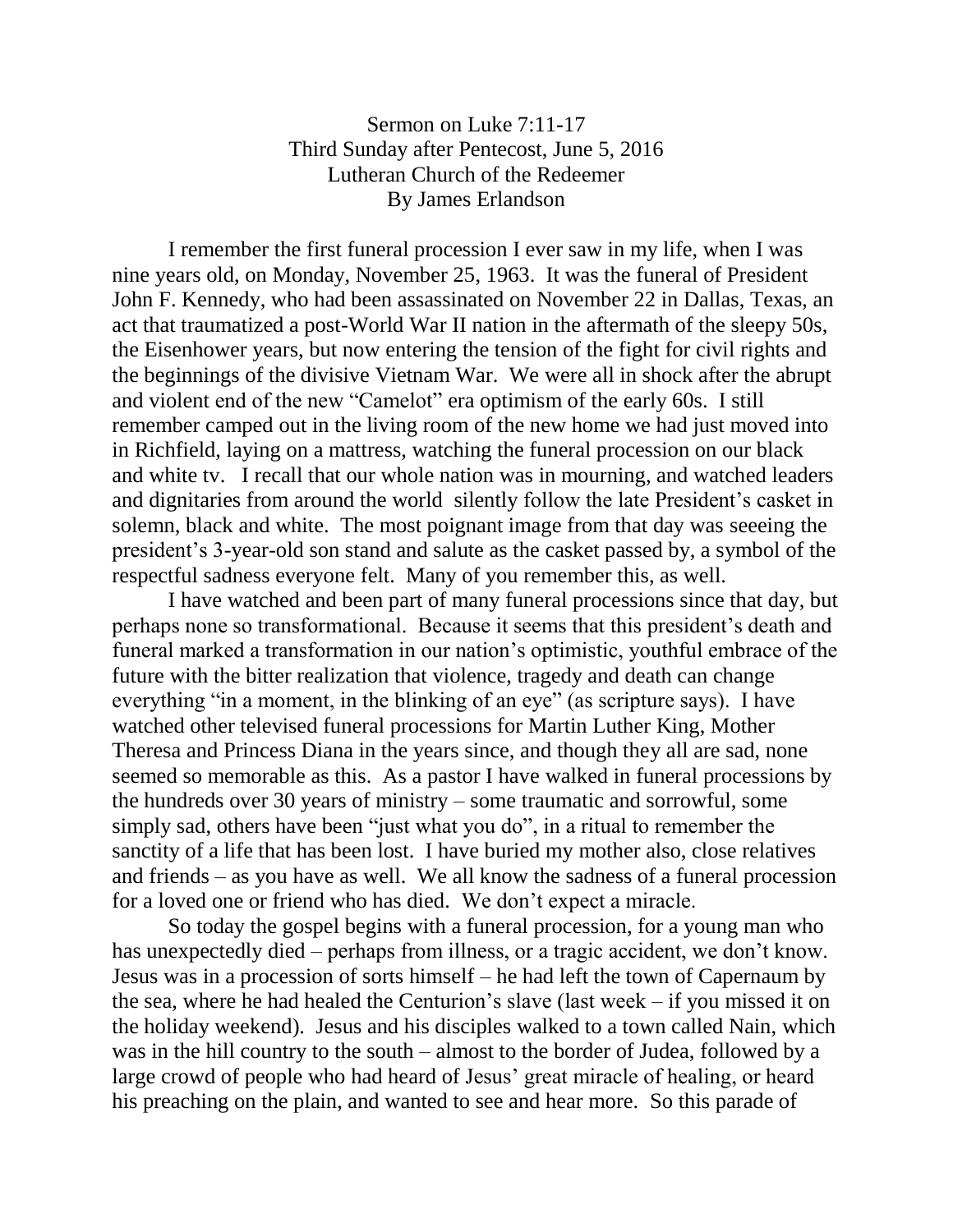people following this holy man of God, this preacher and healer, approached the gate of this little town, and encountered a funeral procession. A man who had died was being carried out on a bier, accompanied by his mother – who was a widow – and a large crowd of villagers – friends and perhaps his family – wailing in grief or walking in silence (we don't know). Luke writes that when Jesus saw the man's mother, the widow – *the Lord had compassion for her, and said to her, "Do not weep".* Luke says that Jesus stepped forward and touched the bier carrying the man, and the bearers stood still. He said, *"Young man, I say to you, rise!"* Just as he would later say to Lazarus, who had already been buried in his tomb.

It must have been the strangest sight of all – Jesus stopping a funeral procession, holding onto the bier, and telling a dead man to get up! Whatever was he doing? Everyone must have been struck silent with shock. But the most wondrous thing happened next. You'll never guess – because this just does not happen. *The dead man sat up and began to speak, and Jesus gave him to his mother.* (Just like Elijah had handed over the young boy who was dying to his mother in the Old Testament lesson we read first. The widow's son, who was dead, was now alive! The woman from Zarepath had said to Elijah, "Now I know that you are a man of God, and that the word of the Lord in your mouth is true!" As for those in the funeral procession, first of all *fear seized all of them; but they glorified God, saying "A great prophet has risen among us!* And *"God has looked favorably on his people!"* This word about him spread throughout Judea and all the surrounding country. The sick are made well, and the dead are raised to life!

Besides the awesome miracle of raising a dead man to life, which is no small thing indeed, we must also focus on *why* Jesus did this, in this small town, for this dead man and this widow, his mother – of whom there were many thousands in Galilee and Judea. Why, and for what purpose? Well, first of all, Luke and the other gospel writers (but especially Luke) made it a point to let us readers know that it was Jesus' compassion for people suffering that made him stop in his journey from town to town, on the way to preach in a synagogue or go to someone's house for dinner – whatever he was doing, and notice the person in their pain and misery. So Jesus saw this procession, carrying a dead man, and saw the mother, a widow, who would now be left without a husband or a son to provide for her means of living. This was long before there was anything imagined like Social Security, or senior care, medical assistance, food stamps or public housing. If a woman, elderly man or a child did not have a head of household to be responsible for their care, they would most likely be forced to become a servant, a laborer, or to beg for a daily meal or shelter – or simply starve, or die of exposure or sickness. Jesus knew this common consequence of death in farms and rural villages in Palestine, and so *Jesus intervened. Jesus stopped the procession, confronted death itself and ordered the dead man to rise up!* This was not a public relations stunt to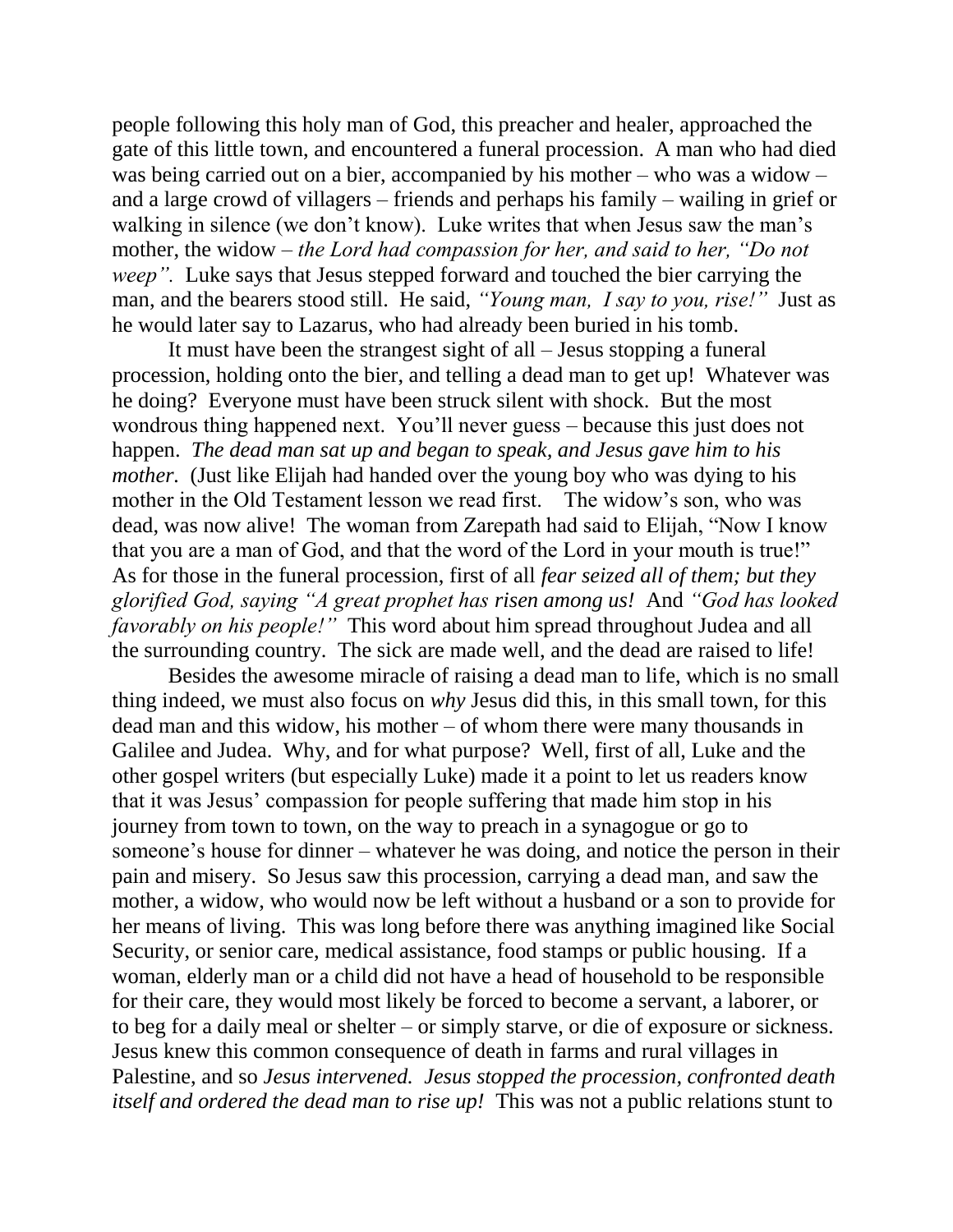get more publicity for his "man of God" campaign – or "make Judea great again!" This was a dramatic confrontation by the Son of God of death itself – it was like an exorcism in reverse! Instead of telling an army of demons to leave a human being, Jesus ordered the breath of life to return to a man who had died, so that he could continue to care for his mother and the others in his household. It was all done for reasons of compassion, to give back life, where it had been taken away. Jesus had done the impossible. And fear gripped the people – followed with praise.

So what do we take away from this story today, 2000 years later? Besides the obvious – that this is a great miracle of God, done through the person of Jesus of Nazareth, God's Son, our Lord. It shows the healing power of God as shown in a man named Jesus, how Jesus was not only a great prophet, but the Messiah, who had God's power to even raise the dead to life! This is the one whom we follow as disciples, the one who has compassion for the suffering, and intervenes to transform mourning and sadness into joy and new life! This changes everything we consider natural and safe.

So for us, it means seeing God not only in the awesome Creator who rules the Universe, but also in Jesus Christ who lived among us, felt everything that we feel, suffered along with us, and felt compassion and empathy for a mother's suffering and pain. So isn't it a definition of discipleship to imitate and follow Jesus in the empathy for others and compassion our Lord has for every living being? But our calling even goes beyond empathy to acting with love for our neighbor in pain just like Jesus does! In the midst of his own mission and journey towards Jerusalem, Jesus noticed - and stopped - that funeral procession, in order to make a life-changing, life-giving impact on that dead man and his mother. And so Jesus not only intervened with that procession, he did an intervention on us! No more can we think of faith in our Lord as merely for the purpose of salvation and everlasting life, beyond this world. Faithful discipleship means following Jesus in that compassion he had for others, noticing the pain around us, and intervening as we can for good in the lives of others.

So we notice the pain of others in our congregation, and in our communities and workplaces, and pray for them, encouraging and assisting them as we are able. When we see the suffering from major illness or death in a family, we may bring a hot dish, or offer some other kind of assistance. When we see how young men in this community suffer from the inability to find work or housing after being in prison, we can help support programs like Ujamaa Place, that help them get training and find employment or a home. When seniors in our country suffered as a group from poverty a generation ago, we passed legislation that eased their suffering by creating social security, then later medicare and other life-giving programs. When we see women suffer from domestic abuse we look for ways to address the violence in their homes and protect them from harm. When people do